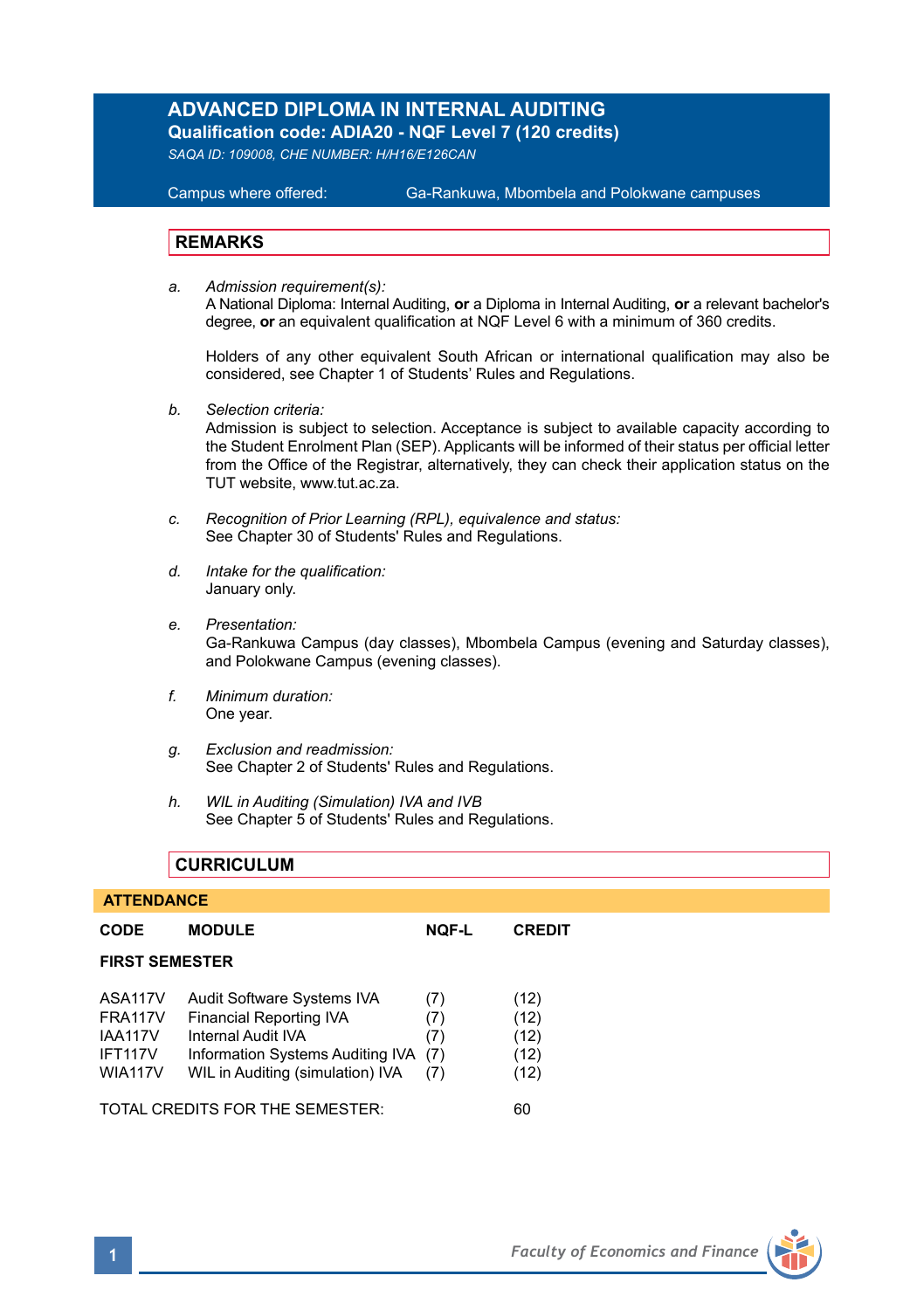### **SECOND SEMESTER**

| ASB117V                              | Audit Software Systems IVB       | (7) | (12) |
|--------------------------------------|----------------------------------|-----|------|
| <b>FRB117V</b>                       | <b>Financial Reporting IVB</b>   | (7) | (12) |
| <b>IAB117V</b>                       | Internal Audit IVB               | (7) | (12) |
| RPU <sub>117V</sub>                  | Research Principles in Auditing  | (7) | (12) |
| <b>WIB117V</b>                       | WIL in Auditing (simulation) IVB | (7) | (12) |
| TOTAL CREDITS FOR THE SEMESTER:      |                                  |     | 60   |
| TOTAL CREDITS FOR THE QUALIFICATION: |                                  |     |      |
|                                      |                                  |     |      |

# **MODULE INFORMATION (OVERVIEW OF SYLLABUS)**

The syllabus content is subject to change to accommodate industry changes. Please note that a more detailed syllabus is available at the Department or in the study guide that is applicable to a particular module. At time of publication, the syllabus content was defined as follows:

**A**

### **AUDIT SOFTWARE SYSTEMS IVA (ASA117V) CONTINUOUS ASSESSMENT AUDIT SOFTWARE SYSTEMS IVB (ASB117V)** *(Module custodian: Department of Auditing)*

Technology plays an increasingly important role in the manner in which internal audit is practiced today. The overall outcome of this module will be to equip students with an understanding of the fundamentals of using an Audit Systems Software Tool for the conduct of internal audits in an efficient manner, especially in control environments of today that are dominated by large volumes of transactions. (Total tuition time: not available)

### **F**

### **FINANCIAL REPORTING IVA (FRA117V) 1 X 3-HOUR PAPER**

### *(Module custodian: Department of Accounting)*

The module covers topics such as the Accounting for effects of changes in foreign exchange rates (IAS 21), Property, plant and equipment (IAS 16), Related party transactions (IAS 24), Impairment of assets (IAS 36), intangible assets (IAS 38), Investment Property (IAS 40), Government grants (IAS 20), and Provisions, contingent liabilities and Contingent assets (IAS 37). (Total tuition time: not available)

### **FINANCIAL REPORTING IVB (FRB117V) 1 X 3-HOUR PAPER**

### *(Module custodian: Department of Accounting)*

Presentation of financial statements (IAS 1), Joint arrangements (IAS 31), Associates (IAS 28), Valuations of shares and businesses, Employee benefits (IAS 19), Interpretation of Financial statements, Group statements (Consolidations) and Statement of Cash Flow (IAS 7). (Total tuition time: not available)

### **I**

## **INFORMATION SYSTEMS AUDITING IVA (IFT117V) 1 X 3-HOUR PAPER**

### *(Module custodian: Department of Auditing)*

This module allows students to expand their specialised knowledge in the Internal Audit profession. The student will have introductory knowledge and skills of what an information systems audit entails and adherence to IT Professional Standards. The student will also be introduced to the international professional association, ISACA that governs the conduct of Information Systems Audits. The student will not only be competent from a technical skills perspective but will be competent in softer skills such as effective communication when compiling reports for the audits that were conducted and conflict management skills, based on group assignments to be completed. (Total tuition time: not available)